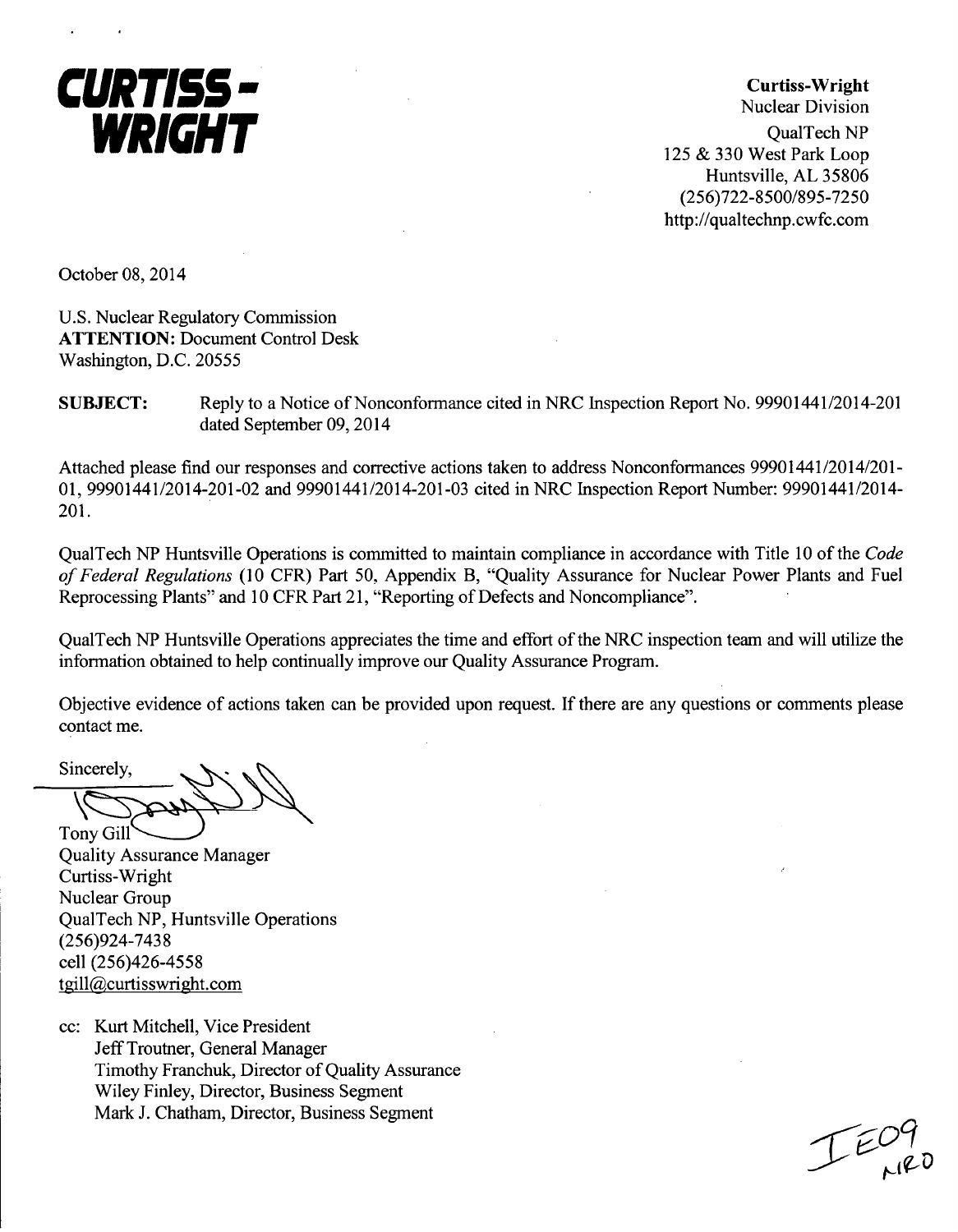#### Nonconformance 99901441/2014-201-01

*A. Criterion Ill, "Design Control," of Appendix B to Title 10 of the Code of Federal Regulations (10 CFR) Part 50, States, in part, that, "Measures shall be established to assure that applicable regulatory requirements and the design basis, as defined in § 50.2 and as specified in the license application, for those structures, systems and components to which this appendix applies are correctly translated into specifications, drawings, procedures and instructions"*

*Contrary to the above, QualTech failed to ensure the design basis/qualification report was correctly translated into the maintenance and installation procedure. Specifically, Section 5.0, "Qualification Maintenance and Installation," of the environmental qualification test report for the 1/2 inch Generation 3 EGS quick disconnect (QDC) electrical connectors states in part that, "the o-ring must be discarded and an new o-ring installed prior to reconnection" whenever the connector is disconnected. However, Section 5.0, "Maintenance and Installation," of the instruction for installation of the QDC, states in part that "it is not mandatory that the o-ring be discarded and a new o-ring installed prior to reconnection." Therefore, if a vendor/licensee did not replace the o-ring prior to reconnection, then the original qualification assumptions would not be bounded.*

## Response

QualTech NP Huntsville Operations accepts the nonconformance and investigation /corrective action taken is as follows:

## The reason for the noncompliance

It was determined after review that the requirement to replace the oring was not properly translated into the Installation Instruction EGS-TR-23066-04 due to "human error" by the Project Engineer. It was also determined that the Engineering Verifier did not do an adequate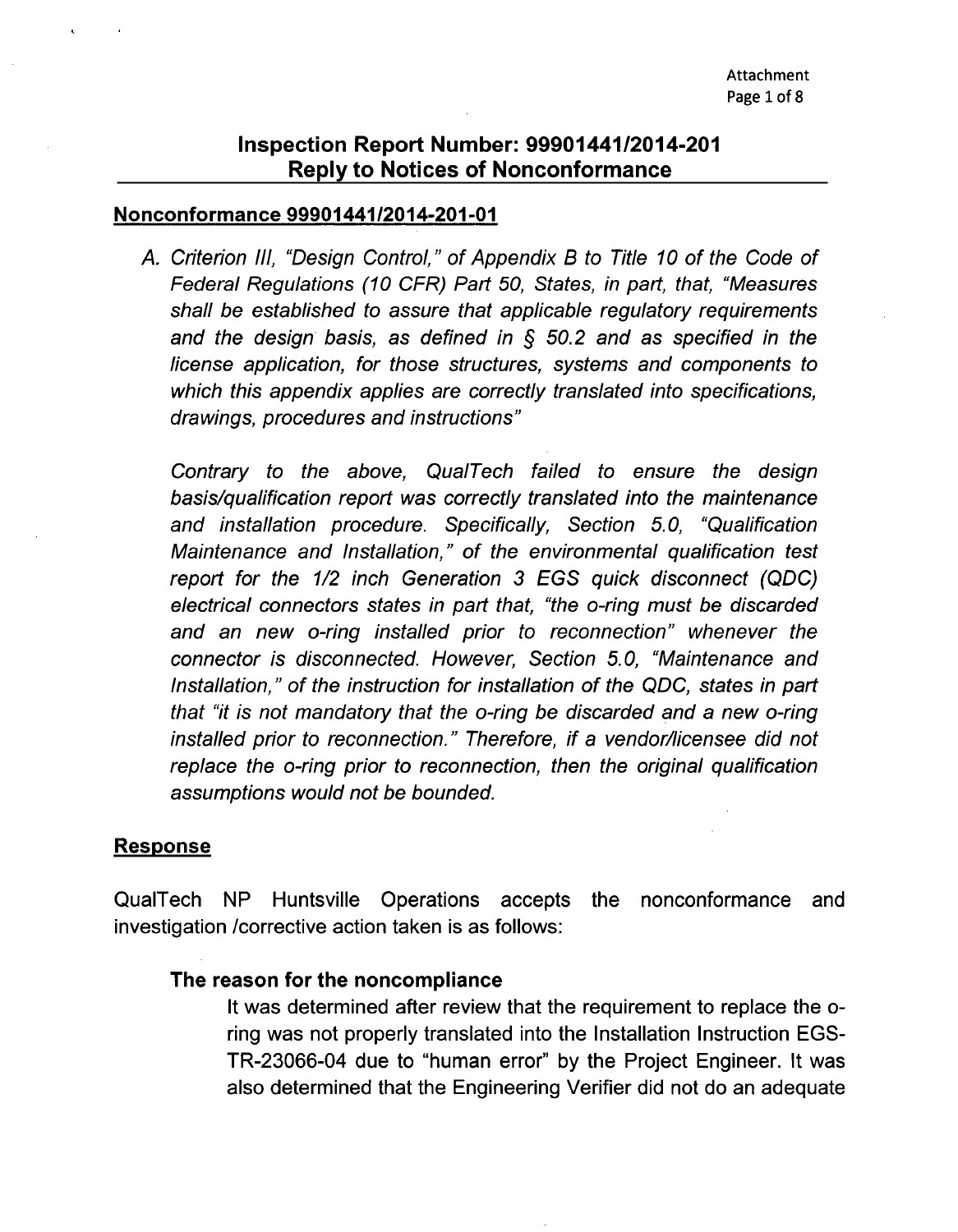technical review as required by the QualTech NP Huntsville Operations Quality Assurance Program.

## Corrective action steps that have been taken and the result achieved

- a. A further review was conducted to verify if any additional technical documents were affected. Test Reports EGS-TR-23067-01, Revision A and EGS-TR-23068-01, Revision A were found to have the same technical translation error.
- b. Technical Documents EGS-TR-23066-04, Revision Original, EGS-TR-23067-01, Revision A and EGS-TR-23068-01, Revision A were revised to correct the error.
- c. Training was conducted for all engineering staff on this issue and included Engineering Verifier responsibilities.
- d. Notification "QTHuntsville10CFR21-2014-05" was issued on September 22, 2014 in accordance with Title 10 of the Code of Federal Regulations Part 21 to the NRC and all affected customers.

## Corrective steps that will be taken to avoid future noncompliances

An extensive training was held with all engineering staff on the proper translation of technical requirements contained in design documents into supporting or subsequent technical documents. The training also stressed the importance of the Engineering Verifier properly reviewing the document to determine technical adequacy.

## Date when your corrective action will be completed

All corrective actions are complete.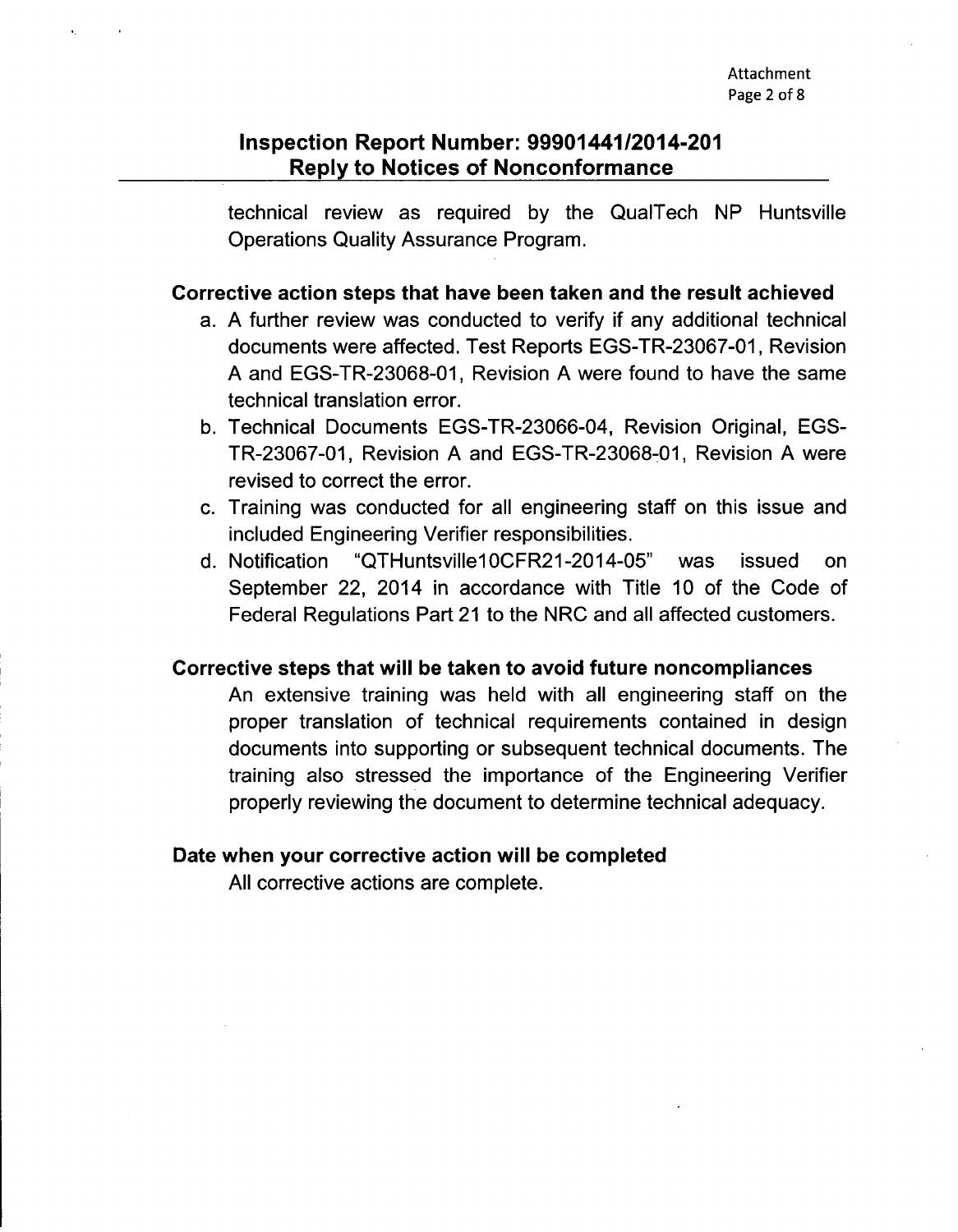#### Nonconformance 9990144112014-201-02

B. *Criterion VII, "Control of Purchased Material, Equipment, and Services," of Appendix B to 10 CFR 50 states in part that, "Measures shall be established to assure that purchased material, equipment and services, whether purchased directly or through contractors and subcontractors, conform to the procurement documents. These measures shall include provisions, as appropriate, for source evaluation and selection, objective evidence of quality furnished by the contractor or subcontractor, inspection at the contractor or subcontractor source, and examination of products upon delivery."*

*Contrary to the above, QualTech failed to ensure that the electromagnetic interference (EMI) qualification testing services obtained through Wyle Labs met the requirements of QualTech's purchase orders (PO). PO 4500542184 from PSEG to QualTech required the use of Electrical Power Research Institute (EPRI) TR-102323, revision 2 and/or revision* **3** *or NRC Regulatory Guide (RG) 1.180, revision 1 to be used for EMI testing of the general electric transient analysis recording system. These revision of the EPRI standards require specific International Electrotechnical Commission (IEC) standards to ensure that the EMI testing be performed to specific criteria and test setup. QualTech's PO 60-07956 to Wyle Labs required the use of EPRI TR-102323 revision 3 to be used. However, Wyle Labs used different versions of the IEC standards than those referenced in the applicable EPRI document. QualTech accepted the Wyle report as-is and failed to evaluate if the differences in the IEC standards conformed or enveloped PSEG's PO requirements specified for the testing.*

#### Response

QualTech NP Huntsville Operations accepts the nonconformance and investigation /corrective action taken is as follows: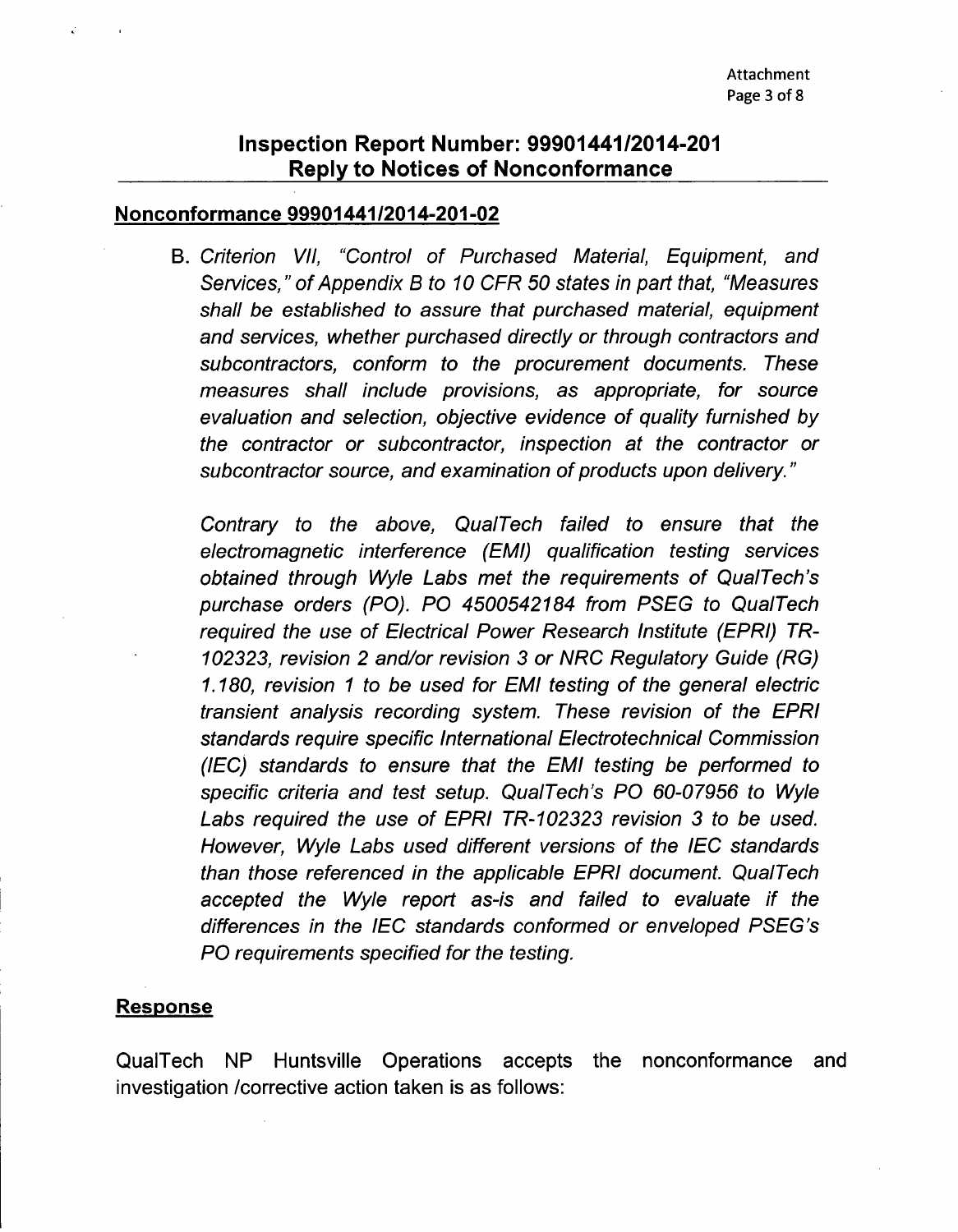#### The reason for the noncompliance

It was determined that the QualTech NP procurement document did address the correct revision of the standard (EPRI TR-102323, Rev. 3) but did not include the revision levels for the associated **IEC** Standards. Since there were no revision levels imposed on the procurement document, the supplier utilized the most current revision level of the lEG Standards. Thus Wyle Labs did not correctly use the revisions referenced in EPRI TR-102323, Rev. 3.

When the technical document was received back from Wyle Labs, it was not properly reviewed to determine if the requirements of the customer's purchase order were met. Since Wyle Labs used different revision levels of the **IEC** Standards, there should have been a technical justification to determine the adequacy and acceptance of the tests that were performed.

#### Corrective action steps that have been taken and the result achieved

An equivalency evaluation was completed and determined that the tests performed by Wyle Labs met the requirements imposed by the customer's purchase order. Documentation of the equivalency evaluation was documented in QualTech NP Huntsville Operations Test Report EGS-TR-23050-0590-03, Revision Original.

## Corrective steps that will be taken to avoid future noncompliances

Training was conducted with all engineering staff to address the importance of imposing specific document revisions on all technical documents and supplier purchase orders. Training also stressed the proper review of technical documents, both internally and externally generated, to determine technical compliance.

#### Date when your corrective action will be completed

All corrective actions are complete.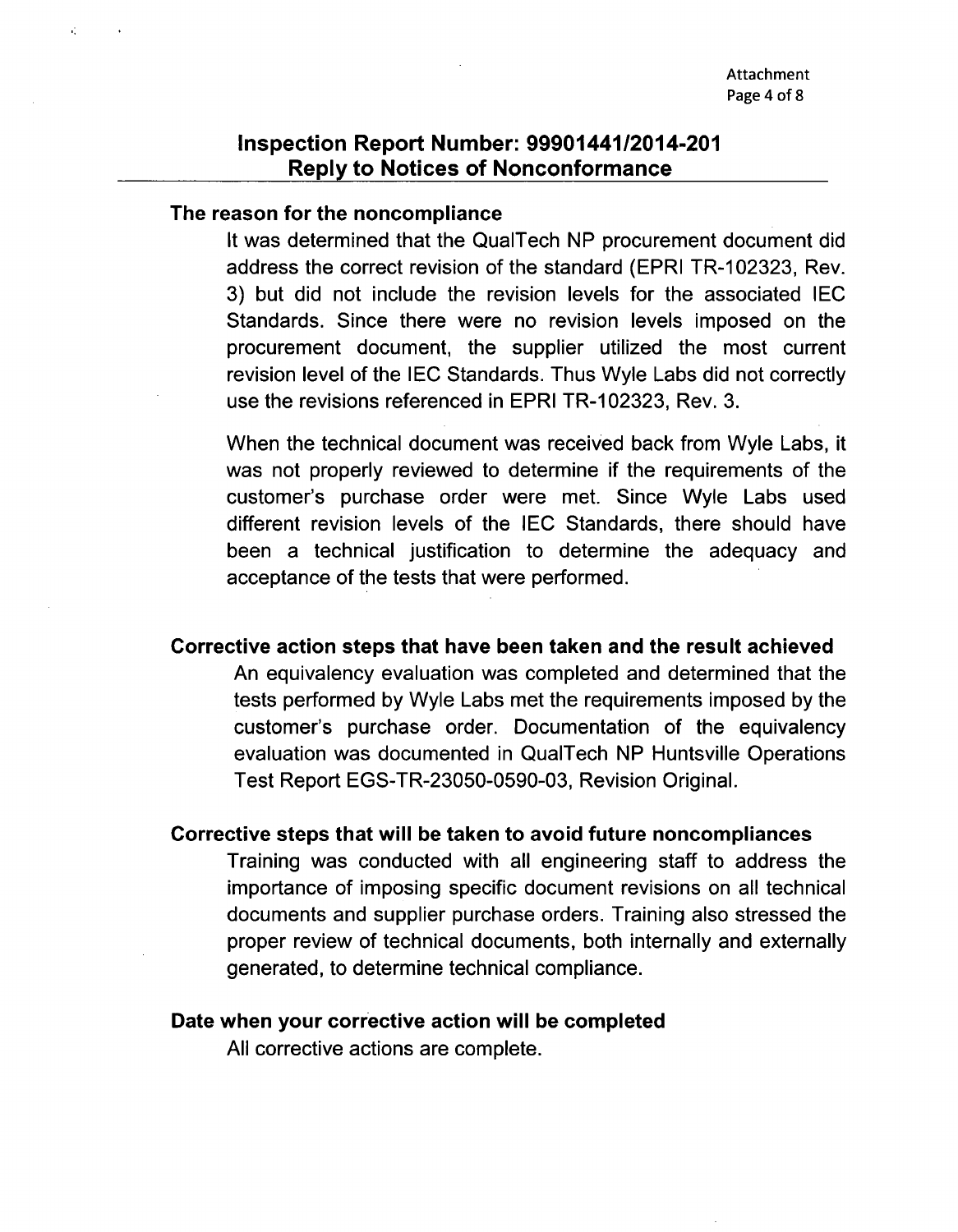#### Nonconformance 99901441/2014-201-03

**A.** *Criterion Xl, "Test Control," of Appendix B to 10 CFR 50 states in part that, "A test program shall be established to assure that all testing required to demonstrate that structures, systems, and components will perform satisfactorily in service is identified and performed in accordance with written test procedures which incorporate the requirements and acceptance limits contained in applicable design documents. Test results shall be documented and evaluated to assure that test requirements have been satisfied."*

*Contrary to the above, the team identified five examples where test requirements were not satisfied and there was no documentation of evaluations for these test deviations. Specifically, QualTech provided test report EGS-TR-HC1741-01 to Rockbestos-Surprenant Cable Corporation (RSCC) for a loss of coolant accident/design basis accident (LOCA/DBA) environmental qualification test of Firewall Ill insulated wire/cable as follows:*

- **"** *Electrical current load applied to an RSCC electrical cable during harsh environment qualification testing did not maintain the specified magnitude of 20 amps for the duration of the test. Electrical current decreased to a value of 17.8 amps at 480 seconds and stayed below the required current for the remainder of the test duration. The RSCC test plan stated that samples must be electrically energized at their rated voltage and current as described by the National Electric Code-2008 which matched QualTech's test report specifying a rated current of 20 amps, however no deviation report or evaluation was done despite the lower value.*
- \* *Temperatures applied during a harsh environment testing of RSCC electrical cables remained below the required minimum values at all sensor locations during the first 10 seconds. The measurements recorded by one of the three thermocouples did not reach the required peak temperature of 441 'F until 90*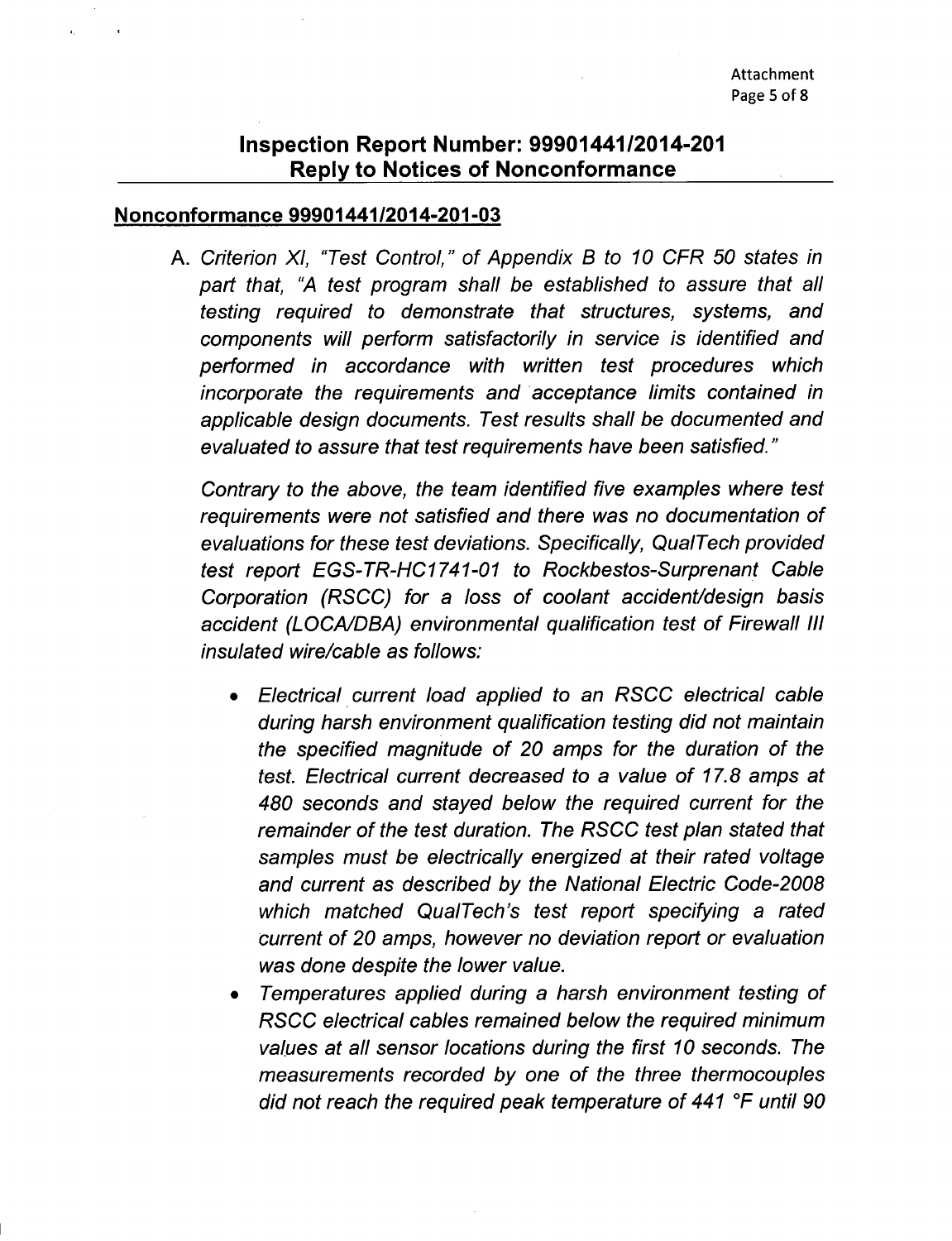*seconds had elapsed as compared to a required peak at 10 seconds. The measurements by another thermocouple never reached the required peak temperature at all and stayed around 430 TF.*

- \* *Environmental pressure recorded by pressure sensors during the LOCA/DBA test dropped below required minimal values on several instances during the first 400 seconds. At 115 seconds, the lowest measured pressure was about 62 psig where the minimum allowed was 64 psig and at 315 seconds, the lowest measured pressure was about 63 psig where the minimum allowed was 70 psig.*
- \* *Photographic records appended to the QualTech test report showed that harsh environment testing of RSCC cables caused extensive cracking and segmentation of some of the cable jackets. In addition, the jacket on one specimen exhibited gross failure from apparent melting. However, the test report conclusion stated that no anomalies had occurred and that degradation to the test specimens was limited to "crazing and cracking." The RSCC test plan stated that qualification of the electrical cable was based upon an assumption that jacket does not crack.*
- \* *Additionally, functional testing of electrical connectors for 8 inch squib valves (Westinghouse test specimen "LP01") did not impose the specified magnitude of 3.7 amps for electrical pulse current during the baseline test. The actual current applied was 3.57 amps. For the post-thermal aging test, the actual current applied was 3.63 amps. For the post-radiation aging test, the actual current applied was 3.53 amps. The NRC inspection team noted that Section 3.3 of Westinghouse test plan APP-PV70-VPH-001 stated that the squib valve design employed a 3.7 amp current to actuate the igniters.*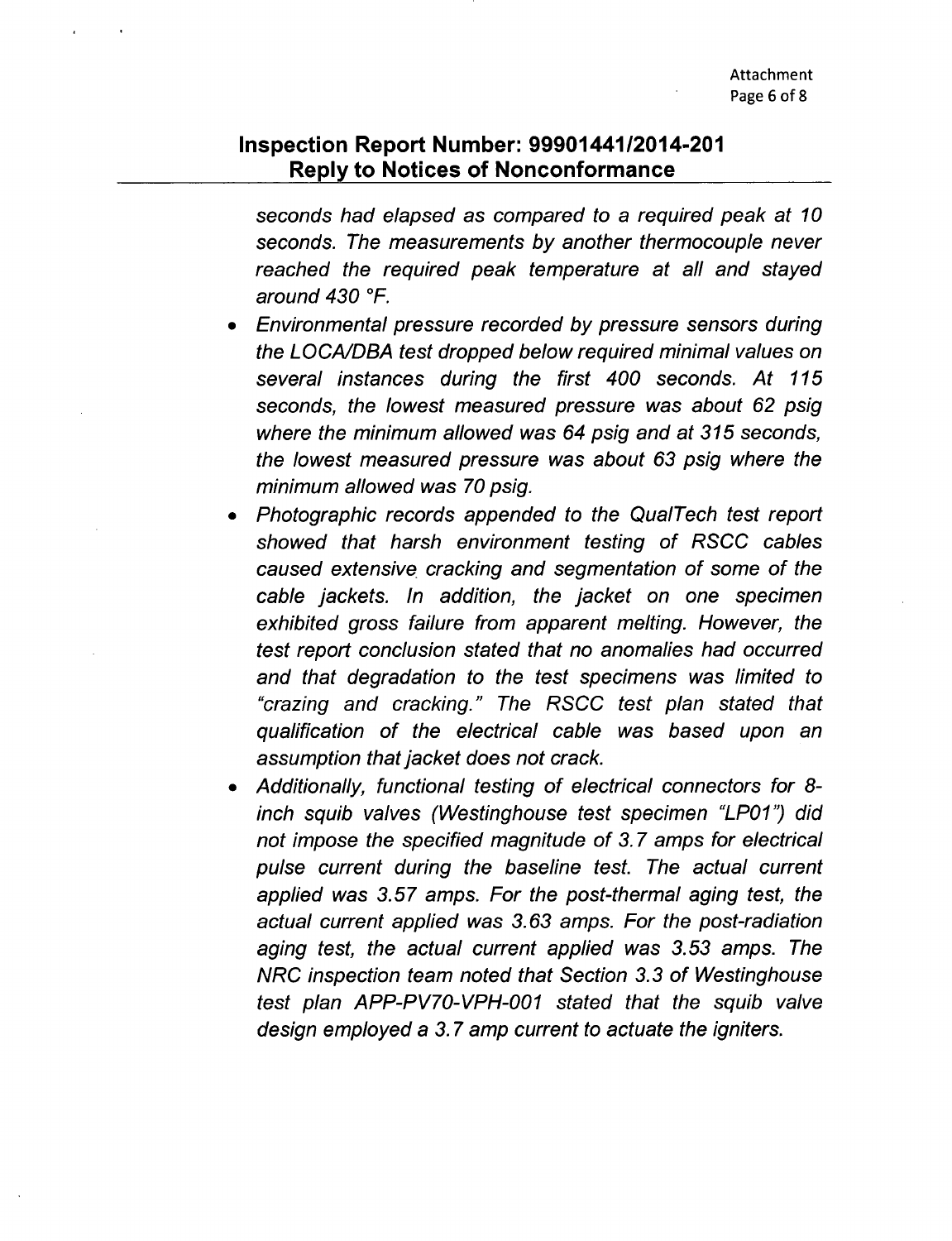#### Response

QualTech NP Huntsville Operations accepts the nonconformance and investigation /corrective action taken is as follows:

#### The reason for the noncompliance

After review of contract requirements and discussions with the Project Engineer, several determinations were made. It was incorrectly assumed that we only needed to document anomalies in the test data without writing formal NOAs. This assumption was based on the fact that we were only conducting a portion of the required testing with the customer responsible for all remaining testing. Also, the customer was responsible for test completion and interpretation of results. Additionally, the customer was present during the entire testing and witnessed all anomalies. Results, including anomalies, were documented in the QualTech Test Report.

It was determined that the above assumptions were in violation of QualTech NP Huntsville Operations SOP 15.1, Rev. H, Section 6.2. NOAs should have been written.

## Corrective action steps that have been taken and the result achieved

- a. NOAs were generated to formally document all deviations/anomalies associated with the RSCG LOCA test in accordance with QualTech NP Huntsville Operations SOP 15.1, Revision H.
- b. Test Report EGS-TR-HC1741-01 was revised to incorporate the NOAs. The revised report was submitted to the customer.